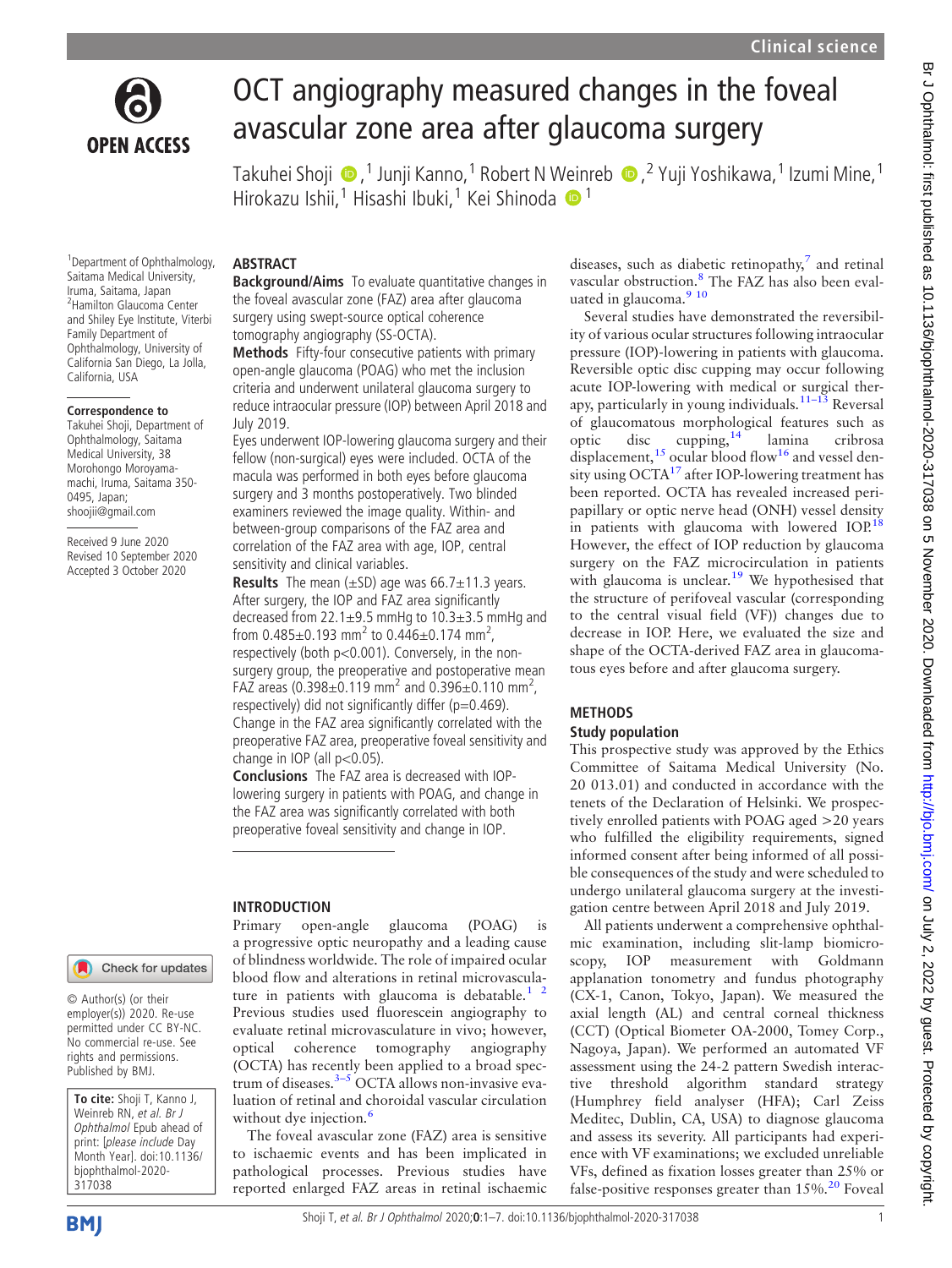sensitivity and central-4-point mean sensitivity were calculated in dB using individual test points, with each point converted to a linear scale (1/Lambert =10<sup>0.1×dB</sup>; linear sensitivity)<sup>21</sup> and averaged to obtain the mean sensitivity values.

We measured the retinal nerve fibre layer (RNFL) using spectral-domain OCT (SD-OCT) (Spectralis OCT, Heidelberg Engineering, Heidelberg, Germany).

Glaucoma was diagnosed from the following findings: (1) glaucomatous changes in the ONH, according to fundus photography, such as a vertical cup-to-disc ratio of 0.7, rim notch with a rim width  $\leq 0.1$  and/or an RNFL defect (with its edge at the ONH margin greater than that at a major retinal vessel) diverging in an arcuate or wedge shape; (2) glaucomatous VF defects that met at least one of the Anderson-Patella's criteria, that is, a cluster of  $\geq 3$  points in the pattern deviation plot in a single hemifield (superior/inferior) with  $p<0.05$ , one of which must have been  $p<0.01$ ; a glaucoma hemifield test result outside of normal limits; or an abnormal pattern SD with  $p < 0.05$ .<sup>[22](#page-6-15)</sup> Other inclusion criteria were best-corrected visual acuity of at least 20/400, spherical refraction  $\geq$  -8.0 D and < +3.0 D and cylindrical correction of −3.0 D to 3.0 D.

We excluded participants with a history of intraocular surgery (except for uncomplicated cataract or glaucoma surgery); coexisting retinal pathologies; non-glaucomatous optic neuropathy; uveitis; ocular trauma; strabismus or fusion disorder; or history of Parkinson's disease, Alzheimer's disease, dementia or stroke. Ocular hypotensive medications were continued up to the time of surgery. Preoperative IOP was defined as the average of two measurements within 2 weeks before surgery. For all eyes, we obtained macula scans by OCTA before the glaucoma surgery and 3 months postoperatively.

#### Optical coherence tomography angiography

A 3×3 mm (1024×1024 pixels) OCTA image centred on the fovea was scanned using swept-source (SS)-OCTA (PlexElite 9000, Version 1.6.0.21130; Carl Zeiss Meditec). The SS-OCTA has a central wavelength of 1060 nm, an A-scan rate of 100 000 scans per second, and axial and transverse tissue resolutions of 6 μm and 20 μm, respectively. The angiography image was processed using both phase/Doppler shift and amplitude variation (optical micro-angiography). The superficial retinal layer was defined as the area between the internal limiting membrane and inner plexiform layers. The device automatically segmented the superficial capillary plexus.

### Qualitative protocol

The qualitative protocol has been described.<sup>[23 24](#page-6-16)</sup> In brief, two blinded investigators (YY and HI) reviewed all images independently. Poor-quality scans were excluded if any of the following criteria were met: (1) poor-clarity images, (2) weak local signal caused by artefacts such as visual floaters, (3) residual motion artefacts visible as irregular vessel patterns or disc boundaries on enface angiography and (4) images with an off-centre fovea. $^{25}$  $^{25}$  $^{25}$ Discrepancies were resolved by consensus or adjudication by a third experienced investigator (TS). Images with poor quality (image signal strength  $< 8$  due to signal noise; 1 = minimum, 10 = maximum) were excluded from the analysis.

#### OCTA measurement of the FAZ area

The FAZ area was that within the locus of the connected points along the borderline of the identifiable capillary network in the parafoveal area. We calculated the FAZ area (mm<sup>2</sup>) using ImageJ and an original macro language (Kanno-Saitama Macro (KSM) program); detailed methods have been published.<sup>[24](#page-6-18)</sup> In brief, KSM is an automated analysis program that extracts the FAZ area. The

extracted FAZ area showed excellent reproducibility and was comparable to manual measurement. We adjusted the magnification effect due to AL according to the manufacturer's correction formula and confirmed that the correction was comparable to that in a previous study.<sup>[26](#page-6-19)</sup>

# Statistical analysis

We assessed the distribution of numerical variables by inspecting histograms and using the Shapiro-Wilk W test of normality. Normally distributed variables are reported as mean±SD. Nonnormally distributed variables are reported as median (IQR). The frequency of medication use between surgery and non-surgery groups, both before and after surgery, was compared using McNemar's test. We used paired t-test to compare the FAZ area between preoperative and postoperative measurements and between eyes that underwent surgery and those that did not within patients. The Kruskal-Wallis test and post hoc Steel-Dwass test was used to independently compare changes in the FAZ area among the three groups (non-surgery, glaucoma surgery alone and glaucoma surgery combined with cataract surgery). We analysed the relationship between the preoperative FAZ area and variables such as age, AL, CCT, topical medication use, foveal sensitivity and central-4-point sensitivity by HFA 24-2 using a linear mixed model, whereby each participant was treated as a random effect. Subsequently, the relationship between the change in the FAZ area and various structural and functional parameters was evaluated using a linear mixed model. Variables with  $p < 0.10$  in the univariate analysis were used for multivariate analysis.

A p value <0.05 was considered to indicate a statistically significant difference. We used the JMP version 10.1 software (SAS Institute, Cary, NC, USA) and Stata software version 15 (StataCorp LP, College Station, TX, USA).

### RESULTS

Seventy consecutive patients were enrolled. Of these, 3 and 13 eyes were excluded for off-centre images and poor image quality, respectively. The data of 54 patients were divided into a surgery group (eyes that underwent surgery) and a non-surgery group (fellow eyes) and analysed. [Table 1](#page-2-0) summarises the participants' demographics and ocular characteristics. The mean patient age was  $66.7 \pm 11.3$  years; 29 patients (53.7%) were women. The median mean deviation (MD) values in the surgery non-surgery groups were  $-17.4$  ( $-24.5$ ,  $-11.0$  (IQR)) dB and  $-8.5$  ( $-16.1$ , −1.7) dB, respectively (p<0.001). The mean IOP was 22.1  $\pm$ 9.5 mmHg preoperatively and  $10.3\pm3.5$  mmHg 3 months postoperatively  $(p<0.001)$ .

[Table 2](#page-2-1) shows the distribution of glaucoma medication use in the two groups preoperatively and postoperatively. Use of glaucoma medication in the surgery group was significantly lower postoperatively (all  $p < 0.001$ ); in the non-surgery group (fellow eyes), it tended to decrease, although this was not statistically significant. [Table 2](#page-2-1) shows the number of eyes that either discontinued or started topical medications after surgery.

#### Representative case

[Figure 1](#page-3-0) shows two eyes of representative cases from the surgery group. Case 1 was a 55-year-old man. His left visual acuity was −0.08 (logarithm of the minimum angle of resolution (LogMAR)) and foveal sensitivity was 33 dB. Compared to preoperative OCTA images, two inner plexus vessels were confirmed at the superior FAZ area in the postoperative OCTA images. Superimposing the preoperative and postoperative images showed that the FAZ area had decreased.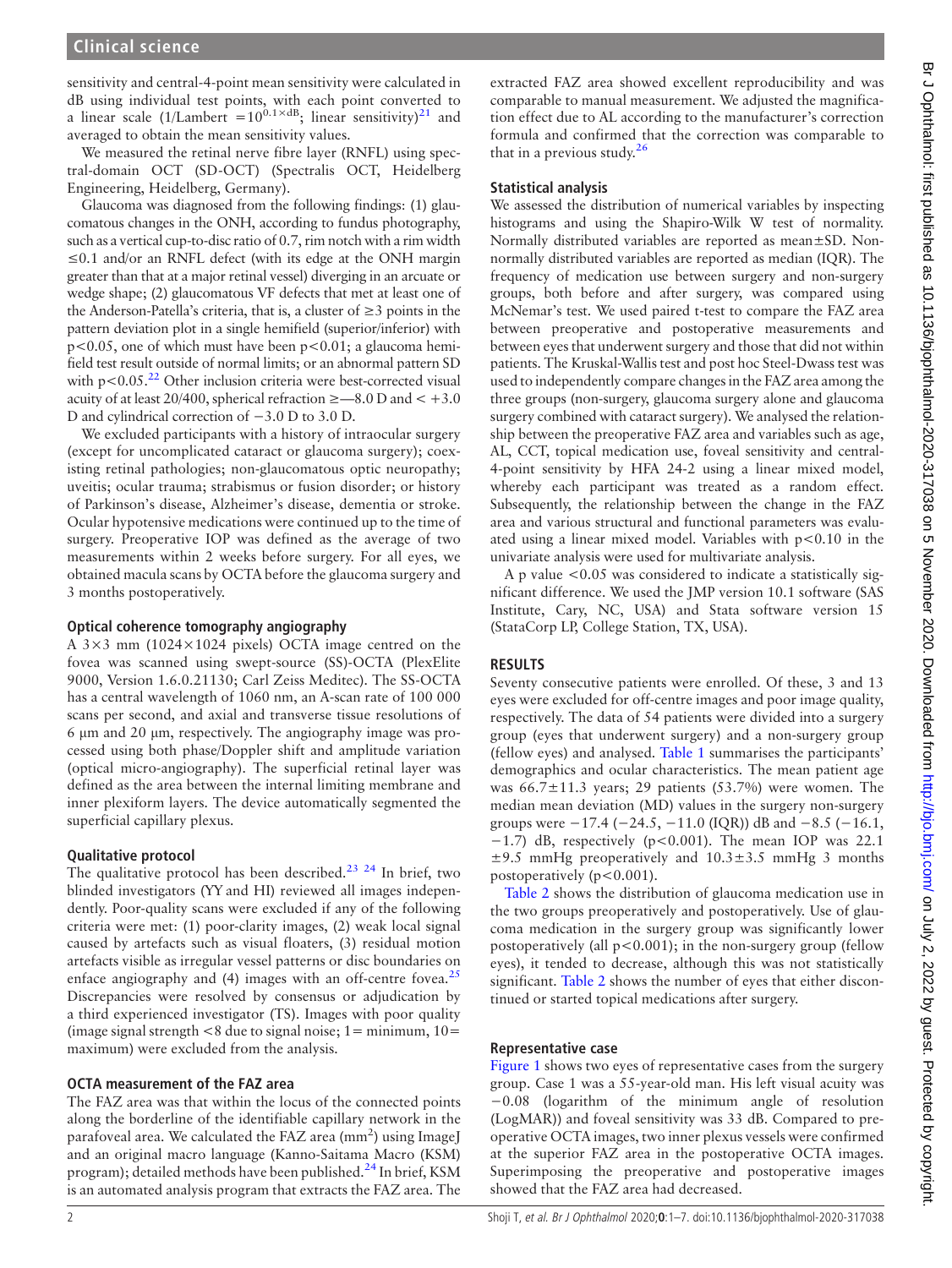<span id="page-2-0"></span>

|            | Table 1 Demographics and ocular characteristics of the study |  |
|------------|--------------------------------------------------------------|--|
| population |                                                              |  |

|                                                         | Surgery group              | Non-surgery<br>group        | P value |
|---------------------------------------------------------|----------------------------|-----------------------------|---------|
|                                                         |                            |                             |         |
| Patients (n)                                            | 54                         |                             |         |
| Age (years)                                             | $66.7 \pm 11.3$            |                             |         |
| Gender (male/female)                                    | 25/29                      |                             |         |
| Eyes (n)                                                | 54                         | 54                          |         |
| <b>BCVA (LogMAR)</b>                                    | $0.09$ (-0.08, 0.24)       | $0.00$ (-0.08, 0.09)        | 0.047   |
| $CCT$ ( $\mu$ m)                                        | $506 + 35$                 | $512 + 32$                  | 0.061   |
| Axial length (mm)                                       | $24.9 + 1.7$               | $24.9 + 1.7$                | 0.932   |
| Preoperative IOP (mmHg)                                 | $22.1 \pm 9.5$             | $16.9 + 4.4$                | < 0.001 |
| Postoperative IOP (mmHg)                                | $10.3 + 3.5$               | $16.5 \pm 3.5$              | < 0.001 |
| HFA 24-2 MD (dB)                                        | $-17.4 (-24.5,$<br>$-11.0$ | $-8.5$ ( $-16.1$ , $-1.7$ ) | < 0.001 |
| Central-4-point mean sensitivity (dB) 24.2 (18.2, 27.0) |                            | 30.8 (27.2, 33.7)           | < 0.001 |
| Foveal sensitivity (dB)                                 | 32.0 (29.0, 35.0)          | 35.0 (30.0, 36.25)          | 0.072   |
| Preoperative image score                                | $9.1 \pm 0.7$              | $9.1 \pm 0.7$               | 0.727   |
| Postoperative image score                               | $9.0 + 0.7$                | $9.2 + 0.6$                 | 0.077   |
| Preoperative vessel density (%)                         | $41.4 \pm 5.0$             | $42.3 + 5.8$                | 0.157   |
| Combined cataract surgery, n (%)                        | 31 (57.4)                  | n.a.                        |         |
| Type of glaucoma surgery, n (%)                         |                            | n.a.                        |         |
| Ab interno trabeculotomy                                | 12 (22.2)                  |                             |         |
| Filtering surgery                                       | 40 (74.1)                  |                             |         |
| Tube shunt (Ahmed glaucoma<br>valve)                    | 2(3.7)                     |                             |         |
| <b>Medications</b>                                      |                            |                             |         |
| Preoperative B-blocker, n (%)                           | 44 (81.5)                  | 35 (64.8)                   | < 0.001 |
| Preoperative PG analogue, n (%)                         | 51 (94.4)                  | 39 (72.2)                   | < 0.001 |
| Postoperative ß-blocker, n (%)                          | 8(14.8)                    | 28 (51.8)                   | < 0.001 |
| Postoperative PG analogue, n (%) 9 (16.7)               |                            | 30 (55.6)                   | < 0.001 |

For normally distributed variables, results are shown as mean±SD; for non-normally distributed variables, results are shown as median (IQR). Data expressed as mean±SD were compared with paired t-test. Data expressed as the median (IQR) were compared using the non-parametric Wilcoxon signed-rank test. McNemar's test was used to compare the frequencies of medication use between surgery group and non-surgery group. BCVA, best correlated visual acuity; CCT, central corneal thickness; HFA, Humphrey field

analyser; IOL, intraocular lens; IOP, intraocular pressure; LogMAR, logarithm of the minimum angle of resolution; MD, mean deviation; n.a, not applicable; PG, prostaglandin; SE, spherical equivalent.

Case 2 was a 67-year-old man. His right visual acuity was 0.05 (LogMAR) and foveal sensitivity was 25 dB. An inner plexus vessel was partially confirmed in the preoperative OCTA image but was unclear. Postoperative OCTA revealed the vessels more clearly.

# Quantitative assessment

[Table 3](#page-3-1) and [figure 2](#page-4-0) show the comparison between the preoperative and postoperative FAZ areas in the surgery and nonsurgery groups. [Figure 3](#page-4-1) shows the distribution of change in the FAZ area in the surgery group and the non-surgery group. The FAZ area was significantly larger in the surgery group than in the non-surgery group both preopeative- and postoperatively (all p<0.05). In the surgery group, the postoperative FAZ area was significantly smaller than the preoperative measurement (p<0.001); preoperative and postoperative measurements were similar in the non-surgery group ( $p=0.469$ ). Box plots comparing the change in the FAZ area of eyes in the three groups are shown in [figure 4](#page-4-2). There was a significant difference between eyes in the non-surgery and both glaucoma surgery groups; there was no difference between those in the glaucoma surgery–alone and glaucoma surgery combined with cataract surgery groups.

<span id="page-2-1"></span>Table 2 Glaucoma medication use in the surgery and non-surgery groups between the preoperative and postoperative status

Clinical science

| <b>Medications</b>                  | use       | <b>Preoperative Postoperative</b><br>use | P value* Started | Discontinued/     |
|-------------------------------------|-----------|------------------------------------------|------------------|-------------------|
| Surgery group                       |           |                                          |                  |                   |
| β-Blocker, n (%)                    | 44 (81.4) | 8(14.8)                                  | < 0.001          | 37 (68.5)/1 (1.9) |
| PG analogue, n (%)                  | 51 (94.4) | 9(16.7)                                  | < 0.001          | 42 (77.8)/0 (0)   |
| CAI, $n$ $(\%)$                     | 47 (87.0) | 12 (22.2)                                | < 0.001          | 37 (68.5)/2 (3.7) |
| $\alpha$ -Agonists, n (%)           | 42 (77.8) | 1(1.9)                                   | < 0.001          | 42 (77.8)/1 (1.9) |
| ROCK inhibitor, n (%)               | 30 (55.6) | 3(5.6)                                   | < 0.001          | 29 (53.7)/2 (3.7) |
| Non-surgery group                   |           |                                          |                  |                   |
| β-Blocker, n (%)                    | 35 (64.8) | 28 (51.8)                                | 0.065            | 9(16.7)/2(3.7)    |
| PG analogue, n (%)                  | 39 (72.2) | 30 (55.6)                                | 0.023            | 11 (20.4)/2 (3.7) |
| CAI, $n$ $\left(\frac{9}{6}\right)$ | 37 (68.5) | 30 (55.6)                                | 0.065            | 9(16.7)/2(3.7)    |
| $\alpha$ -Agonists, n (%)           | 27(50.0)  | 21 (38.9)                                | 0.146            | 9(16.7)/3(5.6)    |
| ROCK inhibitor, n (%)               | 16 (29.6) | 14 (25.9)                                | 0.727            | 4(7.4)/2(3.7)     |

\*McNemar's test was used to compare the frequencies of medication use between surgery and non-surgery groups and between preoperative and postoperative status. CAI, carbonic anhydrase inhibitors; PG, prostaglandin; ROCK, Rho-associated

coiled-coil-containing protein kinase.

[Table 4](#page-5-0) shows the results of univariate and multivariate models investigating putative factors for the preoperative FAZ area in all eyes (n=108) using the mixed model. Only CCT (p=0.002), HFA 24-2 ( $p=0.008$ ), foveal sensitivity ( $p<0.001$ ), the central-4-point mean measurement (p<0.001) and prostaglandin (PG) analogue use  $(p=0.025)$  were significantly associated with FAZ area in the univariate models. Neither baseline age ( $p=0.254$ ) nor IOP ( $p=0.496$ ) were related to FAZ area. We separately examined foveal sensitivity and central-4-point sensitivity in two different multivariable models, adjusted for age, HFA 24-2, CCT and PG analogue use, because there was a statistically significant correlation between them  $(r = 0.794, p < 0.001)$ ; the result showed multicollinearity, CCT, foveal sensitivity and central-4-point sensitivity correlated significantly with the preoperative FAZ area after adjusting for these factors.

[Table 5](#page-5-1) shows the results from the univariate and multivariate models investigating putative factors, change in the FAZ area and related factors in all eyes ( $n=108$ ) using the mixed model. CCT ( $p=0.004$ ), preoperative foveal sensitivity ( $p<0.001$ ), preoperative FAZ area ( $p < 0.001$ ), change in IOP ( $p < 0.001$ ) and glaucoma surgery (glaucoma surgery alone and glaucoma surgery combined with cataract surgery;  $p=0.001$  and  $p<0.001$ , respectively) were significantly associated with change in the FAZ area in the univariate models. We separately examined change in IOP and glaucoma surgery in two different multivariable models. In multivariate analysis, foveal sensitivity, preoperative FAZ area, change in IOP and glaucoma surgery were significantly correlated with change in the FAZ area (all  $p < 0.05$ ).

# **DISCUSSION**

Following IOP-lowering surgery, we demonstrated that the FAZ area was significantly smaller and perifoveal microcirculation was enhanced. In contrast, it did not change in the fellow eye during the follow-up period. Moreover, the preoperative FAZ area significantly correlated with preoperative foveal sensitivity, and change in the FAZ area significantly correlated with both preoperative foveal sensitivity and change in IOP after adjusting for age.

Recent studies have reported that FAZ area is related to central visual-function status in patients with glaucoma.[9 10 27 28](#page-6-5) Kwon et al reported an enlarged FAZ area in the perifoveal region,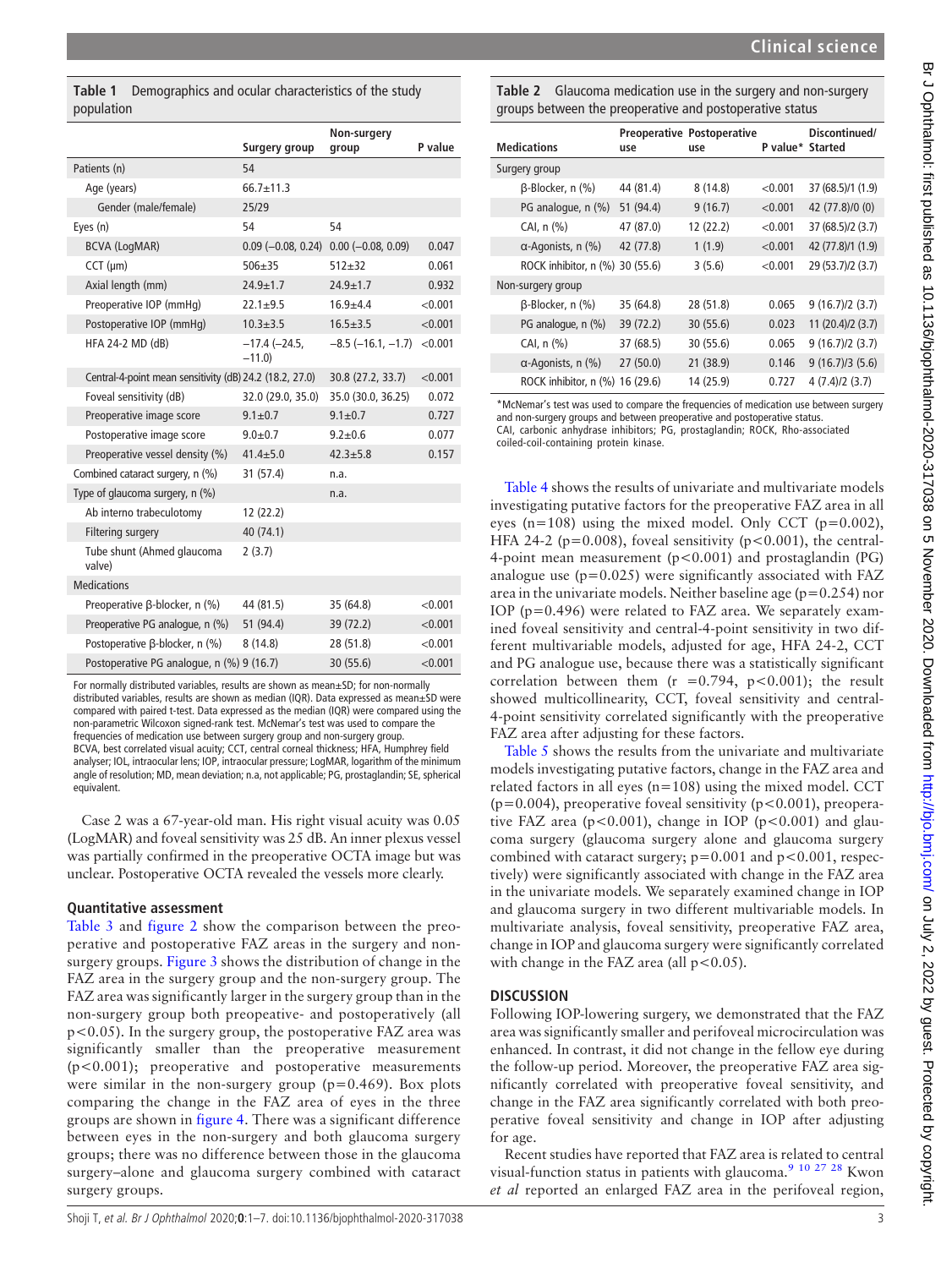<span id="page-3-0"></span>

Figure 1 Representative cases from the surgery group of preoperative, postoperative and superimposition OCTA images. The preoperative OCTA images are shown in the first row. (upper right) Magnified view and extracted red-coloured FAZ boundary using the KSM program. The postoperative OCTA images are shown in the second row. (middle right) Magnified view and extracted pink-coloured FAZ boundary using the KSM program. The superimposition OCTA images are shown in the third row. These images comprise the comparison between the preoperative and postoperative OCTA images. (bottom centre) Inner plexus microvasculature could be confirmed in postoperative images (yellow arrow) even though this plexus microvasculature was not observable on the preoperative OCTA images. (bottom right) Superimposed images after extracting the FAZ boundary using an automated macro language. The postoperative FAZ area (blue-coloured extracted) was significantly smaller than the preoperative FAZ area (pink-coloured extracted). FAZ, foveal avascular zone; KSM, Kanno-Saitama Macro; OCTA, optical coherence tomography angiography.

which was spatially correlated with central VF loss in patients with glaucoma. $27$  They subsequently demonstrated that the FAZ area has significant diagnostic value in discriminating glaucoma-tous eyes with central VF defects from normal eyes.<sup>[10](#page-6-21)</sup> However,

<span id="page-3-1"></span>Table 3 FAZ area in the surgery group and non-surgery group between the preoperative and postoperative status

| FAZ area $\text{(mm}^2)$ | Preoperative    | <b>Postoperative</b> | P value** |
|--------------------------|-----------------|----------------------|-----------|
| Surgery group            | $0.485 + 0.193$ | $0.446 \pm 0.174$    | < 0.001   |
| Non-surgery group        | $0.398 + 0.119$ | $0.396 \pm 0.110$    | 0.469     |
| P value*                 | < 0.001         | 0.019                |           |

and \*\*, paired t-test was used for both analysis.

FAZ, foveal avascular zone.

another study reported that subjectively measured FAZ area did not differ between normal controls and patients with glaucoma.<sup>[9](#page-6-5)</sup> We measured FAZ area objectively using an automated program[24](#page-6-18) and confirmed an inverse association between FAZ area and degree of preoperative foveal sensitivity, suggesting that FAZ area enlargement in patients with POAG is associated with central VF loss.

We demonstrated that perifoveal microcirculation was enhanced after glaucoma surgery. Possibly because they were below the detection threshold, some inner capillary blood vessels not observed on the preoperative OCTA images were seen postoperatively as shown in [figure 1](#page-3-0). The FAZ border comprises a single-layered capillary arcade that lies within the ganglion cell layer,<sup>[29](#page-6-22)</sup> and retinal ganglion cells (RGCs) depend on regional capillary networks to meet their high metabolic requirements. Moreover, deriving its oxygen supply from multiple retinal capillary plexuses,  $30 \frac{31}{10}$  the macula is one of the most metabolically active human tissues. Thus, we speculate that the observed enhancement of the microvasculature could lead to a reversibility of macula RGC function after glaucoma surgery and IOP reduction.

We found that glaucoma surgery with IOP reduction improved perifoveal microcirculation and the corresponding FAZ area up to 3 months postoperatively. Conversely, Ch'ng et al reported an increase in the mean size of the FAZ area followed by a gradual reduction and return to the baseline sizes after 1 year.<sup>[19](#page-6-12)</sup> They speculated that surgical inflammation contributed to the enlargement of the FAZ in the immediate postoperative phase. We excluded poor-quality scans that were possibly due to surgical inflammation. Moreover, the repeatability of the intra-OCTA device was high, whereas reproducibility among other devices has been shown to be unfavourable.<sup>[32](#page-6-24)</sup> This discrepancy may be attributed to a difference in instruments (RTVue vs PLEX Elite), OCT type (SD-OCT in RTVue vs SS-OCTA in PLEX Elite), algorithm (split-spectrum amplitude decorrelation angiography in RTVue<sup>[6](#page-6-2)</sup> vs optical micro-angiography in PLEXElite<sup>33</sup>) and glaucoma severity (−10.1 dB of MD in Ch'ng et  $al^{19}$  $al^{19}$  $al^{19}$  and −17.4 dB of MD in this study).

It is noteworthy that changes in the FAZ area before and after surgery correlated independently with both the preoperative FAZ area and preoperative foveal sensitivity. To our knowledge, correlation between changes in OCTA-derived FAZ area and a functional index has not been previously reported. Lesk et al suggested that improved blood flow in response to therapy might be a good prognostic sign in glaucoma.<sup>[34](#page-6-26)</sup> A recent study showed that photopic negative response amplitude increased after IOP reduction in eyes with glaucoma.[35](#page-6-27) Another electrophysiological study reported reversal of RGC dysfunction with surgical IOP reduction.<sup>[36](#page-6-28)</sup> Further, recent cross-sectional and longitudinal studies have shown that macular vessel density correlated more strongly with visual function than OCT-derived inner macular thickness.<sup>[25 37 38](#page-6-17)</sup> Our results support the hypothesis of RGCfunction reversibility with IOP reduction,  $36$  and we speculate that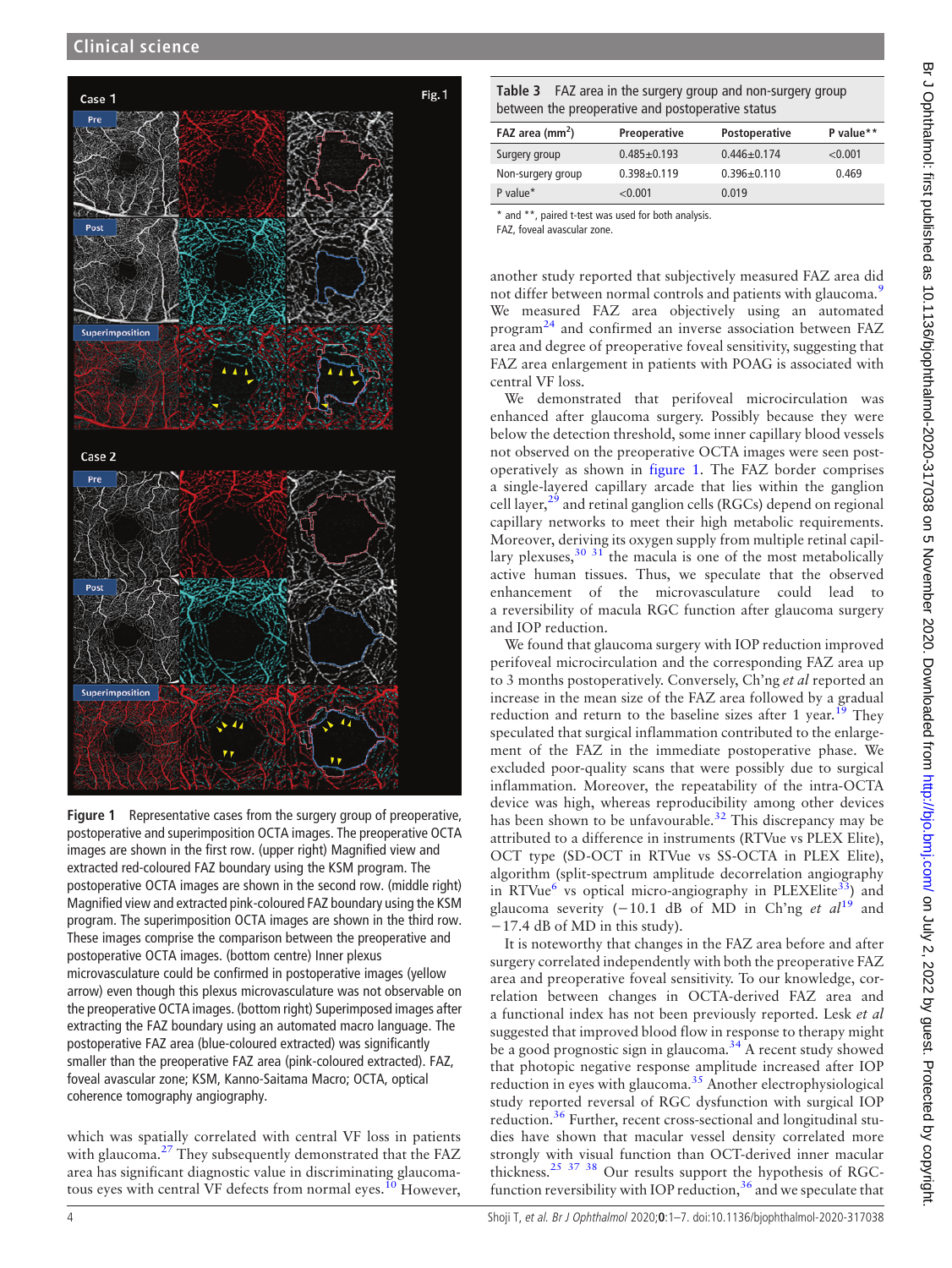<span id="page-4-0"></span>

Figure 2 Scatter plots showing the comparison between the preoperative and postoperative FAZ area in the surgery group and the non-surgery group, respectively. FAZ, foveal avascular zone.

<span id="page-4-1"></span>

Figure 3 Distribution of change in the FAZ area in the surgery group and the non-surgery group. FAZ, foveal avascular zone.

<span id="page-4-2"></span> $P < 0.001$  $P = 0.009$  $0.10$  $P = 0.382$ Change in FAZ Area (mm<sup>2</sup>)  $0.05$  $0.00$  $-0.05$  $-0.10$  $-0.15$ Glaucoma Non-surgery Glaucoma surgery combined with group surgery alone cataract surgery group group

Figure 4 Box plots showing the comparison of the change in the FAZ area among non-surgery, glaucoma surgery–alone and glaucoma surgery combined with cataract surgery groups. FAZ, foveal avascular zone.

OCTA-derived FAZ metrics have a role as biomarkers for RGC activity and visual function.

Unexpectedly, CCTwas significantly associated with preoperative FAZ area. Although CCT may be a true independent risk factor for progression due to the relationship between scleral thickness and structural properties of the posterior globe, $39$  how corneal properties are related to susceptibility to glaucomatous damage remains unclear. Corneal properties, including a thin CCT, might have a greater risk of progression despite apparently well-controlled IO[P.39](#page-6-29) Asian populations, including the Japanese population, have higher prevalence of normal-tension glaucoma (NTG), $^{40}$  and CCT was found to be associated with the MD of VF defects in patients with NTG.<sup>41</sup> Therefore, enlargement of the FAZ area may be partially related to corneal thickness, scleral thickness and structural properties of the posterior globe, as well as glaucoma progression. Further study is needed to clarify these associations.

In this study, various eye drops were discontinued after surgery. In addition, eye drops administered to the non-operative eye could have also affected the ocular haemodynamics in the surgical eye ([table 2](#page-2-1)). It is known that topical ocular hypotensive medications can influence blood flow. $42$  43 We observed that the FAZ area improved in many of the operated eyes despite discontinuation of eye drops after surgery, and the effects of topical medications on the FAZ area were less significant than other factors such as central visual sensitivity or CCT [\(table 3](#page-3-1)).

This study had several limitations. First, the follow-up period was only 3 months. It is possible that reversal of the FAZ would not persist if the IOP remained well controlled after this time. Second, all participants were Asian (ie, Japanese). Previous studies have revealed different foveal pit morphologies across ethnicities. The FAZ area correlated significantly with foveal pit morphology<sup>44</sup>; therefore, its utility may not be generalisable. Third, combined cataract surgery may influence quantitative measurements on OCTA imaging. Yu et al reported that lens opacities significantly influenced retinal blood flow measure-ments on SS-OCTA.<sup>[45](#page-6-34)</sup> In this study, more than half of the patients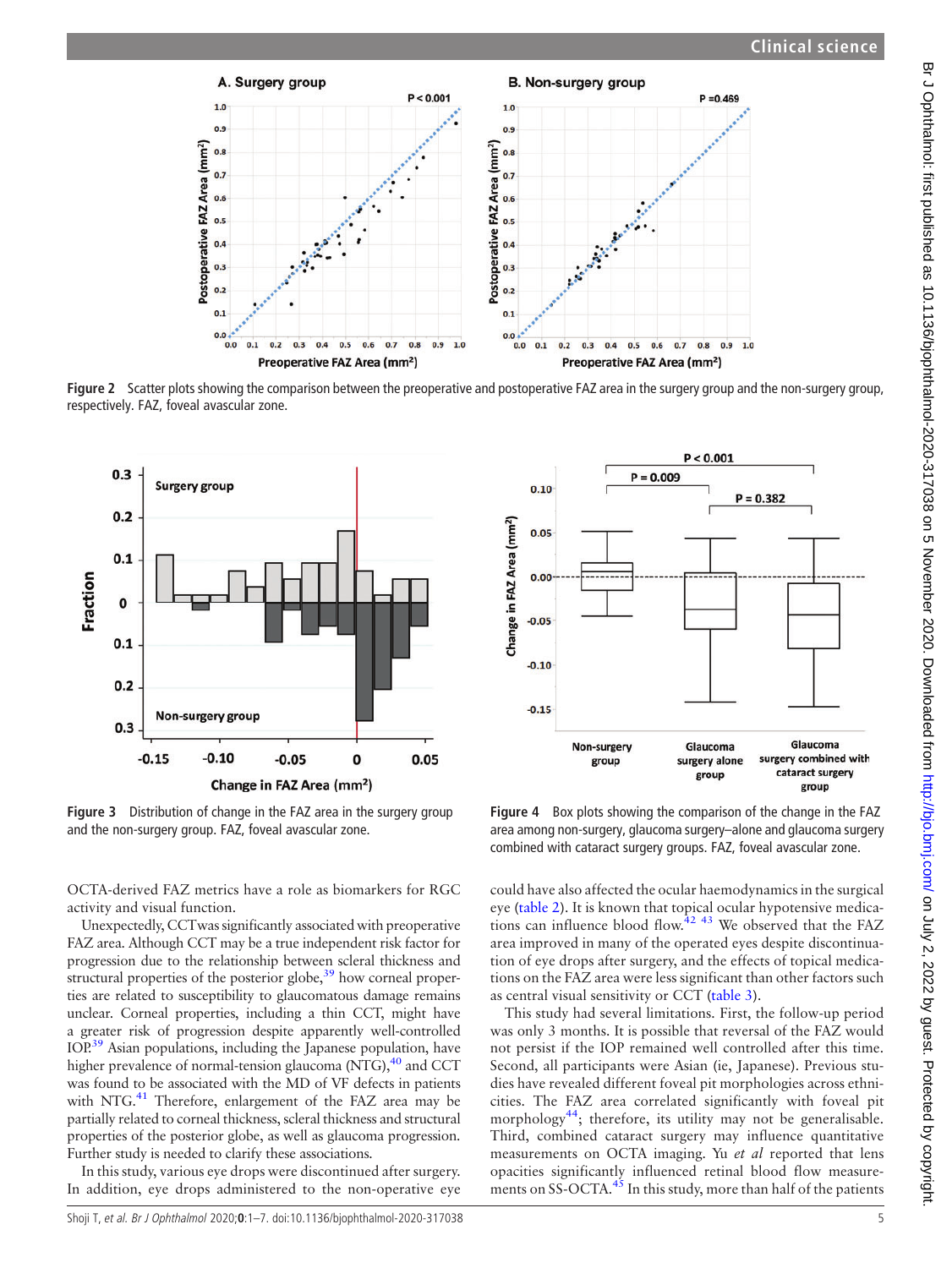<span id="page-5-0"></span>Table 4 Association between the preoperative FAZ area and ocular variables: univariate and multivariable analyses (n=108 eyes)

|                                                              | Preoperative FAZ area, mm <sup>2</sup> |            |                                   |           |                                   |           |
|--------------------------------------------------------------|----------------------------------------|------------|-----------------------------------|-----------|-----------------------------------|-----------|
|                                                              | Univariate model                       |            | <b>Multivariate model 1</b>       |           | <b>Multivariate model 2</b>       |           |
| <b>Variables</b>                                             | <b>Coefficients</b><br>(95% CI)        | P value    | <b>Coefficients</b><br>(95% CI)   | P value   | <b>Coefficients</b><br>(95% CI)   | P value   |
| Age (years) per 10 years                                     | $0.020$ (-0.014 to 0.053)              | 0.254      | $-0.006$ ( $-0.038$ to 0.026)     | 0.751     | $-0.003$ ( $-0.036$ to 0.03)      | 0.860     |
| Sex (male/female)                                            | $0.058$ (-0.017 to 0.133)              | 0.129      |                                   |           |                                   |           |
| CCT ( $\mu$ m) per 100 $\mu$ m                               | $-0.152$ ( $-0.25$ to $-0.054$ )       | $0.002*$   | $-0.113$ ( $-0.214$ to $-0.013$ ) | $0.036**$ | $-0.12$ ( $-0.22$ to $-0.019$ )   | $0.019**$ |
| Axial length (mm) per 1 mm                                   | $0.033$ (-0.194 to 0.259)              | 0.777      |                                   |           |                                   |           |
| Preoperative IOP (mmHg) per 10 mmHg                          | $0.013$ (-0.024 to 0.049)              | 0.496      |                                   |           |                                   |           |
| HFA 24-2 MD (dB) per 10 dB                                   | $-0.040$ ( $-0.069$ to $-0.01$ )       | 0.008      | $-0.006$ ( $-0.039$ to 0.026)     | 0.701     | $0.015$ (-0.029 to 0.058)         | 0.512     |
| <b>Foveal Sensitivity</b><br>(1/Lambert) per 1000 unit       | $-0.032$ ( $-0.047$ to $-0.017$ )      | $< 0.001*$ | $-0.022$ ( $-0.039$ to $-0.005$ ) | $0.012**$ |                                   |           |
| Central-4point mean sensitivity<br>(1/Lambert) per 1000 unit | $-0.057$ ( $-0.085$ to $-0.029$ )      | $< 0.001*$ |                                   |           | $-0.057$ ( $-0.101$ to $-0.012$ ) | $0.013**$ |
| Topical glaucoma medications (yes/no)                        |                                        |            |                                   |           |                                   |           |
| β-Blocker                                                    | $0.049$ (-0.017 to 0.115)              | 0.144      |                                   |           |                                   |           |
| PG analogue                                                  | 0.084 (0.011 to 0.158)                 | $0.025*$   | $0.039$ (-0.04 to 0.118)          | 0.337     | $0.019$ (-0.057 to 0.096)         | 0.619     |
| CAI                                                          | $0.041$ (-0.024 to 0.107)              | 0.218      |                                   |           |                                   |           |
| $\alpha$ -Agonists                                           | $0.011$ (-0.051 to 0.073)              | 0.729      |                                   |           |                                   |           |
| <b>ROCK</b> inhibitor                                        | $0.024 (-0.036$ to $0.084)$            | 0.436      |                                   |           |                                   |           |

\*p<0.10, univariate analysis.

\*\*p<0.05, multivariate analysis.

CAI, carbonic anhydrase inhibitors; CCT, central corneal thickness; FAZ, foveal avascular zone; HFA, Humphrey field analyser; IOP, intraocular pressure; MD, mean deviation; PG, prostaglandin; ROCK, Rho-associated coiled-coil-containing protein kinase.

<span id="page-5-1"></span>

|  | Table 5 Association between change in the FAZ area and ocular variables: univariate and multivariable analyses (n=108 eyes) |  |  |  |
|--|-----------------------------------------------------------------------------------------------------------------------------|--|--|--|
|--|-----------------------------------------------------------------------------------------------------------------------------|--|--|--|

|                                                             | Change in the FAZ area, $mm2$     |            |                                                                        |              |                                   |             |
|-------------------------------------------------------------|-----------------------------------|------------|------------------------------------------------------------------------|--------------|-----------------------------------|-------------|
|                                                             | Univariate model                  |            | <b>Multivariate model 1</b>                                            |              | <b>Multivariate model 2</b>       |             |
| <b>Variables</b>                                            | <b>Coefficients</b><br>(95% CI)   | P value    | <b>Coefficients</b><br>(95% CI)                                        | P value      | <b>Coefficients</b><br>(95% CI)   | P value     |
| Age (years) per 10 years                                    | $-0.002$ ( $-0.010$ to 0.007)     | 0.667      | $0.006$ (-0.026 to 0.038)                                              | 0.154        | $-0.005$ ( $-0.013$ to 0.003)     | 0.244       |
| Gender (male/female)                                        | $0.000$ (-0.019 to 0.020)         | 0.855      |                                                                        |              |                                   |             |
| CCT ( $\mu$ m) per 100 $\mu$ m                              | $0.043$ (0.015 to 0.071)          | $0.004*$   | $0.113 (-0.013$ to $0.214)$                                            | 0.103        | $-0.021$ ( $-0.005$ to 0.047)     | 0.108       |
| Axial length (mm) per 1 mm                                  | $-0.002$ ( $-0.008$ to 0.004)     | 0.523      |                                                                        |              |                                   |             |
| Foveal sensitivity<br>(1/Lumbert) per 1000 units            | $-0.011$ (0.015 to $-0.007$ )     | $< 0.001*$ | $-0.022$ ( $-0039$ to $-0.005$ )                                       | $0.010**$    | $-0.005$ ( $-0.010$ to $-0.001$ ) | $0.018**$   |
| Preoperative FAZ area ( $mm2$ ) per $mm2$                   | $-0.158$ ( $-0.207$ to $-0.109$ ) | $< 0.001*$ | $-0.111$ ( $-0.166$ to $-0.055$ )                                      | $< 0.001***$ | $-0.137$ ( $-0.192$ to $-0.083$ ) | $< 0.001**$ |
| Change in IOP (mmHg) per 10 mmHg                            | $-0.017$ ( $-0.026$ to $-0.007$ ) | $0.001*$   |                                                                        |              | $-0.010$ ( $-0.019$ to $-0.002$ ) | $0.013**$   |
| Surgery                                                     |                                   |            |                                                                        |              |                                   |             |
| Glaucoma surgery alone (yes/no)                             | $-0.033$ ( $-0.052$ to $-0.014$ ) |            | $0.001^*$ -0.022 (-0.039 to -0.004)                                    | $0.016**$    |                                   |             |
| Glaucoma surgery combined with cataract<br>surgery (yes/no) |                                   |            | $-0.046$ (-0.063 to -0.029) <0.001* -0.031 (-0.047 to -0.014) <0.001** |              |                                   |             |

\*p<0.10, univariate analysis.

\*\*p<0.05, multivariate analysis.

IOP, intraocular pressure; CCT, central corneal thickness; FAZ, foveal avascular zone; OCTA, optical coherence tomography angiography; PG, prostaglandin.

(57%) underwent glaucoma surgery combined with cataract surgery. Thus, improved image quality due to cataract extraction may have affected the decreased FAZ area that was observed postoperatively. We found that both glaucoma surgery alone and glaucoma surgery combined with cataract surgery were correlated with change in the FAZ area ([table 5](#page-5-1)). Additionally, change in image signal strength was not correlated with change in the FAZ area. Thus, although several factors are implicated in the change in the FAZ area, this study showed that change in the FAZ area was significantly correlated with glaucoma surgery and the change in IOP. Fourth, we measured the FAZ area using an

automated programe. Recent reports have found perfect intrascan variability, but good inter-session variability, of FAZ measurements in healthy and glaucomatous eyes using automated programs. $^{24}$   $^{27}$  Thus, we excluded poor-quality scans and images with low signal strength. Last, there was a difference in the preoperative and postoperative medical regimen in eyes that underwent surgery that may have influenced macula blood flow and OCT-derived FAZ area. IOP-lowering medications administered to the contralateral eye also could have affected the operated eye. Further study is needed to understand better the effect of topical medications on macular haemodynamics.